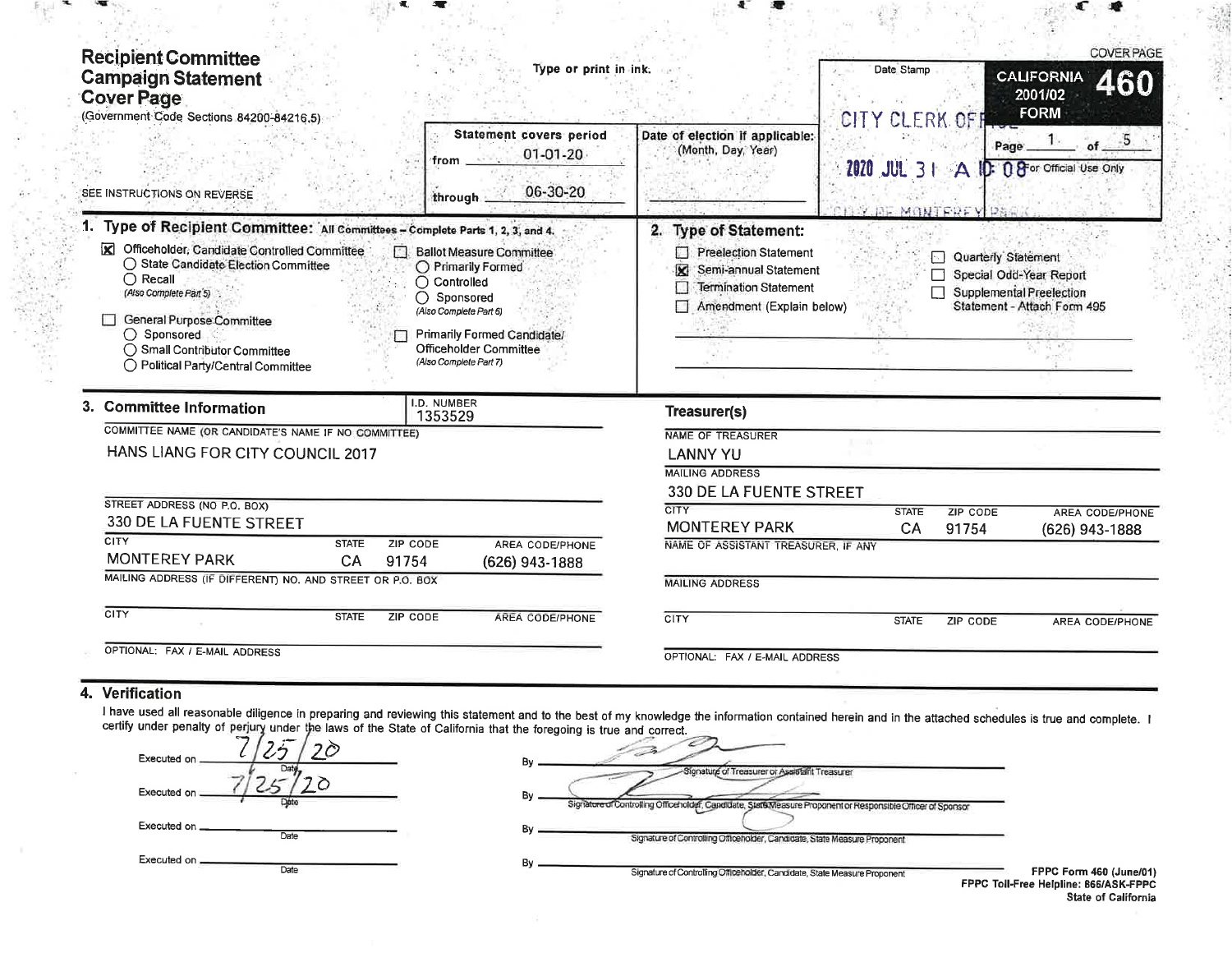# **Recipient Committee** Campaign Statement<br>Cover Page - Part 2

#### Type or print in ink.

**STATE** 

 $ZIP$ 



| <b>Officeholder or Candidate Controlled Committee</b>   |  |
|---------------------------------------------------------|--|
| NAME OF OFFICEHOLDER OR CANDIDATE                       |  |
| <b>HANS LIANG</b>                                       |  |
| $\overline{O}$ EEICE COUCHT OB UTLA (INOLUAE LOO 1700). |  |

OFFICE SOUGHT OR HELD (INCLUDE LOCATION AND DISTRICT NUMBER IF APPLICABLE)

MONTEREY PARK CITY COUNCIL MEMBER

RESIDENTIAL/BUSINESS ADDRESS (NO. AND STREET) CITY

330 DE LA FUENTE STREET, MONTEREY PARK, CA 91754

Related Committees Not Included in this Statement: List any committees not included in this statement that are controlled by you or are primarily formed to receive contributions or make expenditures on behalf of your candidacy.

| <b>COMMITTEE NAME</b>    |                              |          | I.D. NUMBER |                        |  |
|--------------------------|------------------------------|----------|-------------|------------------------|--|
|                          |                              |          |             |                        |  |
| NAME OF TREASURER        |                              |          |             | CONTROLLED COMMITTEE?  |  |
|                          |                              |          | <b>YES</b>  | <b>NO</b>              |  |
| <b>COMMITTEE ADDRESS</b> | STREET ADDRESS (NO P.O. BOX) |          |             |                        |  |
|                          |                              |          |             |                        |  |
| CITY                     | <b>STATE</b>                 | ZIP CODE |             | AREA CODE/PHONE        |  |
|                          |                              |          |             |                        |  |
| <b>COMMITTEE NAME</b>    |                              |          | I.D. NUMBER |                        |  |
|                          |                              |          |             |                        |  |
|                          |                              |          |             |                        |  |
| NAME OF TREASURER        |                              |          |             | CONTROLLED COMMITTEE?  |  |
|                          |                              |          | <b>YES</b>  | NO                     |  |
| <b>COMMITTEE ADDRESS</b> | STREET ADDRESS (NO P.O. BOX) |          |             |                        |  |
|                          |                              |          |             |                        |  |
| <b>CITY</b>              | <b>STATE</b>                 | ZIP CODE |             | <b>AREA CODE/PHONE</b> |  |

## 6. Ballot Measure Committee

| NAME OF BALLOT MEASURE |                                               |                                                                                       |  |
|------------------------|-----------------------------------------------|---------------------------------------------------------------------------------------|--|
| BALLOT NO. OR LETTER   | <b>JURISDICTION</b>                           | <b>SUPPORT</b><br>OPPOSE                                                              |  |
|                        |                                               | Identify the controlling officeholder, candidate, or state measure proponent, if any. |  |
|                        | NAME OF OFFICEHOLDER, CANDIDATE, OR PROPONENT |                                                                                       |  |
|                        |                                               |                                                                                       |  |
| OFFICE SOUGHT OR HELD  |                                               | DISTRICT NO. IF ANY                                                                   |  |

### 7. Primarily Formed Committee List names of officeholder(s) or candidate(s) for which this committee is primarily formed.

| NAME OF OFFICEHOLDER OR CANDIDATE | OFFICE SOUGHT OR HELD | <b>SUPPORT</b><br><b>OPPOSE</b> |
|-----------------------------------|-----------------------|---------------------------------|
| NAME OF OFFICEHOLDER OR CANDIDATE | OFFICE SOUGHT OR HELD | <b>SUPPORT</b><br><b>OPPOSE</b> |
| NAME OF OFFICEHOLDER OR CANDIDATE | OFFICE SOUGHT OR HELD | <b>SUPPORT</b><br><b>OPPOSE</b> |
| NAME OF OFFICEHOLDER OR CANDIDATE | OFFICE SOUGHT OR HELD | <b>SUPPORT</b><br><b>OPPOSE</b> |

Attach continuation sheets if necessary

FPPC Form 460 (June/01) FPPC Toll-Free Helpline: 866/ASK-FPPC State of California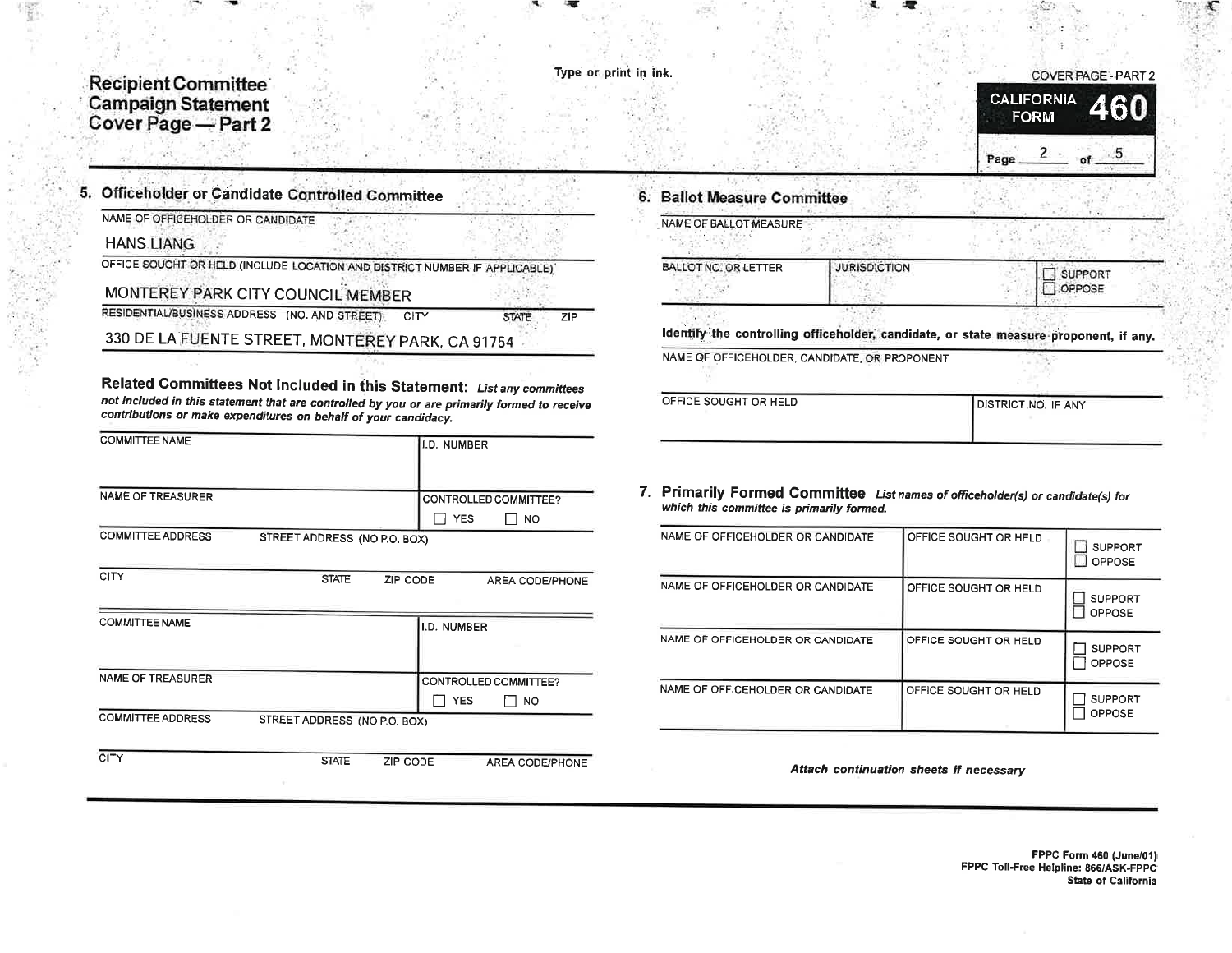| <b>Campaign Disclosure Statement</b><br><b>Summary Page</b>               | Type or print in ink.<br>Amounts may be rounded<br>to whole dollars.                                |                        | from                                                       | Statement covers period<br>$01 - 01 - 20$    | <b>SUMMARY PAGE</b><br><b>CALIFORNIA</b><br>460<br><b>FORM</b>                       |
|---------------------------------------------------------------------------|-----------------------------------------------------------------------------------------------------|------------------------|------------------------------------------------------------|----------------------------------------------|--------------------------------------------------------------------------------------|
| SEE INSTRUCTIONS ON REVERSE                                               |                                                                                                     |                        | through                                                    | 06-30-20                                     | Page $3$ of $5$                                                                      |
| NAME OF FILER<br>HANS LIANG FOR CITY COUNCIL 2017                         |                                                                                                     |                        |                                                            |                                              | I.D. NUMBER<br>1353529                                                               |
| <b>Contributions Received</b>                                             | Column A<br>TOTAL THIS PERIOD.<br>(FROM ATTACHED SCHEDULES)<br>5000                                 |                        | Column B<br><b>CALENDAR YEAR</b><br>TOTAL TO DATE<br>5000  | <b>General Elections</b>                     | <b>Calendar Year Summary for Candidates</b><br>Running in Both the State Primary and |
| 2.                                                                        | $\mathbf{0}$                                                                                        |                        | 0                                                          |                                              | 1/1 through 6/30<br>7/1 to Date                                                      |
|                                                                           |                                                                                                     | <b>S</b>               | $\mathbf{0}$                                               | 20. Contributions                            |                                                                                      |
| 4.                                                                        | $\mathcal{A} = \{ \mathcal{A} \mid \mathcal{A} \in \mathcal{A} \mid \mathcal{A} \in \mathcal{A} \}$ |                        | 0                                                          | Received                                     |                                                                                      |
| 5. TOTAL CONTRIBUTIONS RECEIVED  Add Lines 3+4                            | 5000                                                                                                |                        | 5000                                                       | 21. Expenditures<br>Made                     |                                                                                      |
| <b>Expenditures Made</b>                                                  |                                                                                                     |                        |                                                            |                                              | <b>Expenditure Limit Summary for State</b>                                           |
|                                                                           | 1806                                                                                                |                        | 1806                                                       | <b>Candidates</b>                            |                                                                                      |
|                                                                           | 0                                                                                                   |                        | O.                                                         |                                              | 22. Cumulative Expenditures Made*                                                    |
|                                                                           | 1806                                                                                                |                        | 1806                                                       |                                              | (If Subject to Voluntary Expenditure Limit)                                          |
| 9. Accrued Expenses (Unpaid Bills)  Schedule F, Line 3                    |                                                                                                     |                        | $\Omega$                                                   | Date of Election                             | Total to Date                                                                        |
|                                                                           | $\Omega$<br>1806                                                                                    |                        | 0                                                          | (mm/dd/yy)                                   |                                                                                      |
|                                                                           |                                                                                                     |                        | 1806                                                       |                                              |                                                                                      |
| <b>Current Cash Statement</b>                                             |                                                                                                     |                        |                                                            |                                              |                                                                                      |
| 12. Beginning Cash Balance  Previous Summary Page, Line 16 \$             | 6990                                                                                                |                        | To calculate Column B, add                                 |                                              |                                                                                      |
|                                                                           | 5000                                                                                                |                        | amounts in Column A to the<br>corresponding amounts        |                                              |                                                                                      |
|                                                                           | $\Omega$                                                                                            |                        | from Column B of your last                                 |                                              |                                                                                      |
|                                                                           | 1806                                                                                                |                        | report. Some amounts in<br>Column A may be negative        |                                              |                                                                                      |
| 16. ENDING CASH BALANCE  Add Lines 12 + 13 + 14, then subtract Line 15 \$ | 10,184                                                                                              | figures that should be | subtracted from previous                                   |                                              |                                                                                      |
| If this is a termination statement, Line 16 must be zero.                 |                                                                                                     |                        | period amounts. If this is<br>the first report being filed |                                              |                                                                                      |
|                                                                           | 0.                                                                                                  |                        | for this calendar year, only<br>carry over the amounts     |                                              | *Since January 1, 2001. Amounts in this section may be                               |
| <b>Cash Equivalents and Outstanding Debts</b>                             |                                                                                                     | any).                  | from Lines 2, 7, and 9 (if                                 | different from amounts reported in Column B. |                                                                                      |
|                                                                           | 0                                                                                                   |                        |                                                            |                                              |                                                                                      |
|                                                                           |                                                                                                     |                        |                                                            |                                              |                                                                                      |

 $\sim 2$ 

ా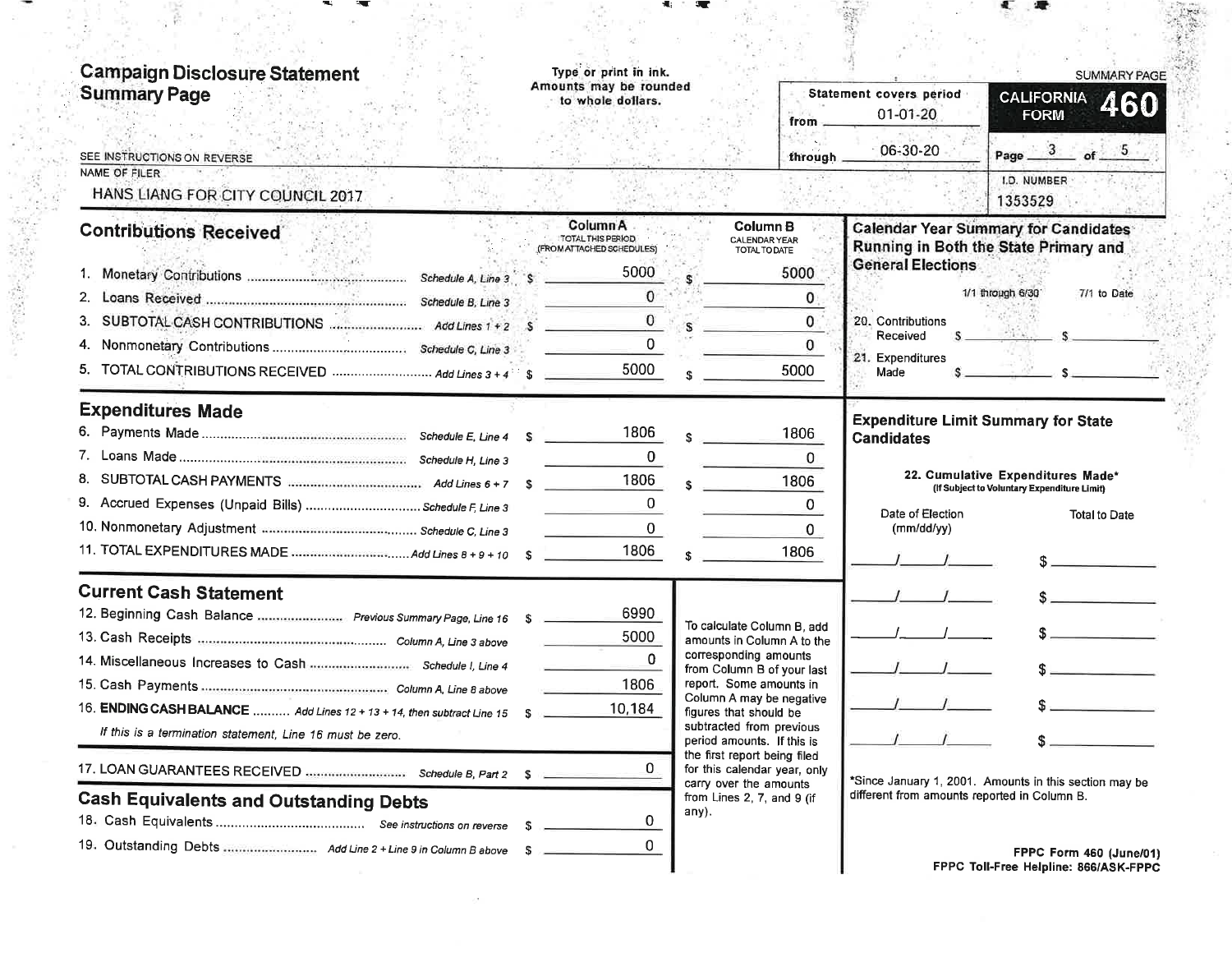| <b>Schedule A</b>       | <b>Monetary Contributions Received</b><br>SEE INSTRUCTIONS ON REVERSE                                                                          |                                                                          | Type or print in ink.<br>Amounts may be rounded<br>to whole dollars.                                 | <b>Statement covers period</b><br>from<br>through | $01 - 01 - 20$<br>06-30-20                                       | SCHEDULE A<br><b>CALIFORNIA</b><br>460<br><b>FORM</b><br>5<br>Page                         |
|-------------------------|------------------------------------------------------------------------------------------------------------------------------------------------|--------------------------------------------------------------------------|------------------------------------------------------------------------------------------------------|---------------------------------------------------|------------------------------------------------------------------|--------------------------------------------------------------------------------------------|
| NAME OF FILER           | HANS LIANG FOR CITY COUNCIL 2017                                                                                                               |                                                                          |                                                                                                      |                                                   |                                                                  | I.D. NUMBER<br>1353529                                                                     |
| DATE<br><b>RECEIVED</b> | FULL NAME, STREET ADDRESS AND ZIP CODE OF CONTRIBUTOR<br>(IF COMMITTEE: ALSO ENTER I.D. NUMBER)                                                | <b>CONTRIBUTOR</b><br>CODE *                                             | IF AN INDIVIDUAL, ENTER<br>OCCUPATION AND EMPLOYER<br>(IF SELF-EMPLOYED, ENTER NAME)<br>OF BUSINESS) | AMOUNT<br><b>RECEIVED THIS</b><br>PERIOD          | CUMULATIVE TO DATE<br><b>CALENDAR YEAR</b><br>(JAN. 1 - DEC. 31) | PER ELECTION<br><b>TO DATE</b><br>(IF REQUIRED)                                            |
| 03/02/20                | No Recall - Chan & Liang<br>330 De La Fuente Street<br>Monterey Park, CA 91754<br>ID# 1420545                                                  | $\square$ IND<br><b>X</b> COM<br>⊡отн<br>$\square$ PTY<br>$\square$ scc  |                                                                                                      | 5000                                              | 5000                                                             |                                                                                            |
|                         |                                                                                                                                                | $\square$ IND<br>$\Box$ COM<br>$\Box$ OTH<br>$\Box$ PTY<br>$\square$ scc |                                                                                                      |                                                   |                                                                  |                                                                                            |
|                         |                                                                                                                                                | $\square$ IND<br>$\Box$ COM<br>$\Box$ OTH<br>$\Box$ PTY<br>$\square$ scc |                                                                                                      |                                                   |                                                                  |                                                                                            |
|                         |                                                                                                                                                | $\square$ IND<br>$\Box$ COM<br>$\Box$ OTH<br>$\Box$ PTY<br>$\square$ scc |                                                                                                      |                                                   |                                                                  |                                                                                            |
|                         |                                                                                                                                                | $\square$ IND<br>$\Box$ COM<br>$\Box$ OTH<br>$\Box$ PTY<br>$\square$ scc |                                                                                                      |                                                   |                                                                  |                                                                                            |
|                         |                                                                                                                                                |                                                                          | <b>SUBTOTAL \$</b>                                                                                   | 5000                                              |                                                                  |                                                                                            |
|                         | <b>Schedule A Summary</b><br>1. Amount received this period - contributions of \$100 or more.                                                  |                                                                          |                                                                                                      | 5000                                              |                                                                  | *Contributor Codes<br>IND-Individual<br>COM-Recipient Committee<br>(other than PTY or SCC) |
|                         | 3. Total monetary contributions received this period.<br>(Add Lines 1 and 2. Enter here and on the Summary Page, Column A, Line 1.)  TOTAL \$. |                                                                          |                                                                                                      | 0<br>5000                                         | OTH-Other                                                        | PTY-Political Party<br>SCC-Small Contributor Committee                                     |

Ç.

FPPC Form 460 (June/01)<br>FPPC Toll-Free Helpline: 866/ASK-FPPC